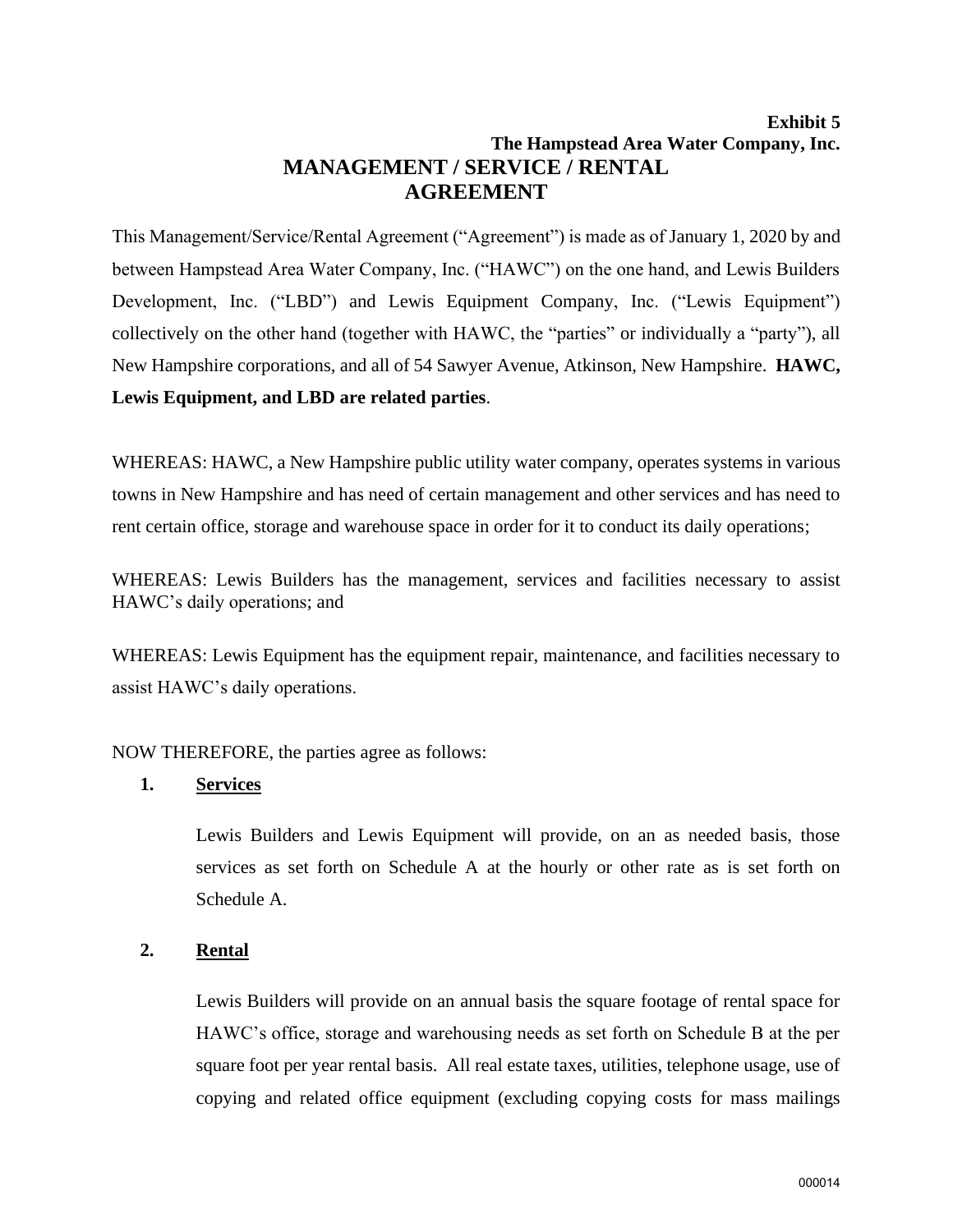which may be billed at 10 cents per copy) and maintenance costs are included in such per square foot per annum charge.

#### **3. Office Supplies**

Lewis Builders will provide HAWC with office supplies at Lewis Builders' cost, plus overhead.

## **4. Labor Burden**

For all labor costs set forth on Schedule A, which rates constitute the gross pay hourly/salary payments to the individual concerned, Lewis Builders and Lewis Equipment will add a "Labor Burden" cost which shall represent the indirect cost of such labor, such as workers compensation insurance, employee benefits, employer paid payroll taxes, etc. Such "Labor Burden" shall be calculated in accordance with Exhibit 1 to Schedule A and shall be calculated on or before April  $1<sup>st</sup>$  of the following year as of December  $31<sup>st</sup>$  of the previous year and shall apply to the following 12 months beginning April 1. The Labor Burden for 2020 is Seventy Four percent (74%) of the direct labor rate paid to each employee of Lewis Builders.

## **5. Overhead Expense**

For all costs (labor, materials & services) set forth on Schedule A, Lewis Builders and Lewis Equipment will add "Overhead" expense factor (G&A) multiplier calculated on or before April  $1<sup>st</sup>$  of the following year as of December  $31<sup>st</sup>$  each year to be applied to the following 12 months beginning April 1, in accordance with the formula set forth on Exhibit 2 to Schedule A. For 2020, this factor is Thirty Four percent (34%).

## **6. Billing Procedure and Content**

A. Lewis Builders and Lewis Equipment will bill HAWC monthly, in arrears, for the actual cost of all of the items set forth in Section 3 above, and on Schedule A and B incurred and consumed in the previous month. Item Schedule A(II) will be billed in advance on a monthly basis.